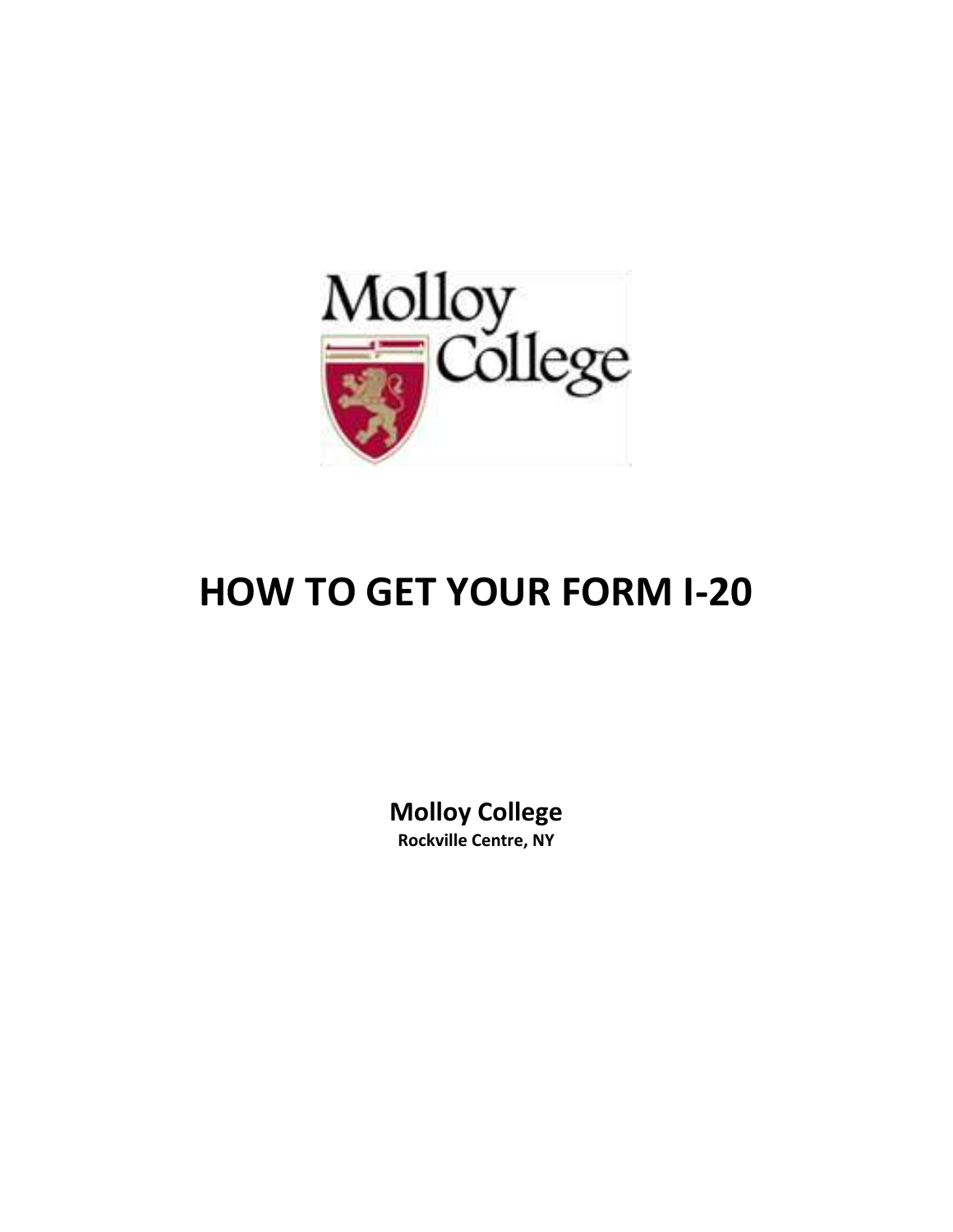#### **What is a Form I-20?**

A form I-20 is a government form that tells the U.S. Government that you are eligible for F-1 student status. It certifies that:

- You are or expect to be a "bona fide" student
- You meet our Admissions requirements
- You will pursue a full course of study
- You proved to us that you have enough money to study and live in the U.S. without working illegally or suffering from poverty

#### **Why do you need a Form I-20?**

You need a Form I-20 to obtain an F-1 student visa, or to keep lawful F-1 status when transferring or changing schools within the U.S.

#### **Does everybody need an I-20?**

No, some international student's do not need I-20's. F-2 dependents that want to study full time, must obtain an I-20 and apply for a change of status to F-1 student. If you are maintaining another nonimmigrant status in the U.S., you do not have to have an I-20 and may attend school full or part time. Dependent children in E, H, I, J, L, M, N, O, P, Q, R or S status need to change status after their 21<sup>st</sup> birthday or if they marry. If you have no legal status, you may attend school but you are not eligible to change status and do not need an I-20.

### **Warning: Do not enter the U.S. with a B-1, B-2, or B-1/2 visa. B visitors are prohibited by U.S. law from pursuing a course of study prior to obtaining a change of status to F-1 student.**

| <b>RULES FOR GETTING YOUR FORM I-20</b> |                                                                                                                                                                        |  |  |  |  |
|-----------------------------------------|------------------------------------------------------------------------------------------------------------------------------------------------------------------------|--|--|--|--|
|                                         | 1. You must be a "Bona Fide" student. Your I-20 application will not be processed until you                                                                            |  |  |  |  |
|                                         | have been officially accepted to Molloy College.                                                                                                                       |  |  |  |  |
|                                         | 2. You must prove that you can support the costs of living and studying in the U.S. for every                                                                          |  |  |  |  |
|                                         | year of your program of study.                                                                                                                                         |  |  |  |  |
|                                         | Do not expect that you will be able to work in the U.S. to help meet your annual                                                                                       |  |  |  |  |
|                                         | costs. On-campus employment is limited; off-campus employment is strictly                                                                                              |  |  |  |  |
|                                         | controlled by U.S. Citizenship and Immigration Services.                                                                                                               |  |  |  |  |
|                                         | • Carefully review our school's annual expenses. This is the amount you must prove                                                                                     |  |  |  |  |
|                                         | will be available to you for every year in your program of study.                                                                                                      |  |  |  |  |
|                                         | Expect annual increases in tuition and living expenses of approximately 5-10%. We<br>strongly recommend that you and your family budget at least 10% more of the total |  |  |  |  |
|                                         |                                                                                                                                                                        |  |  |  |  |

costs. Too little money causes pain and distress. 3. Read and follow instructions carefully. Incomplete information may delay the processing of your I-20 application.

#### **SOURCES OF FINANCIAL SUPPORT**

Your financial support can come from any combination of the following sources in the U.S. or Abroad:

**1. Funds from Sponsor(s) –** Parents, relatives, friends, and organizations may provide you with support in the form of cash and/or free room and board. You may have more than one sponsor.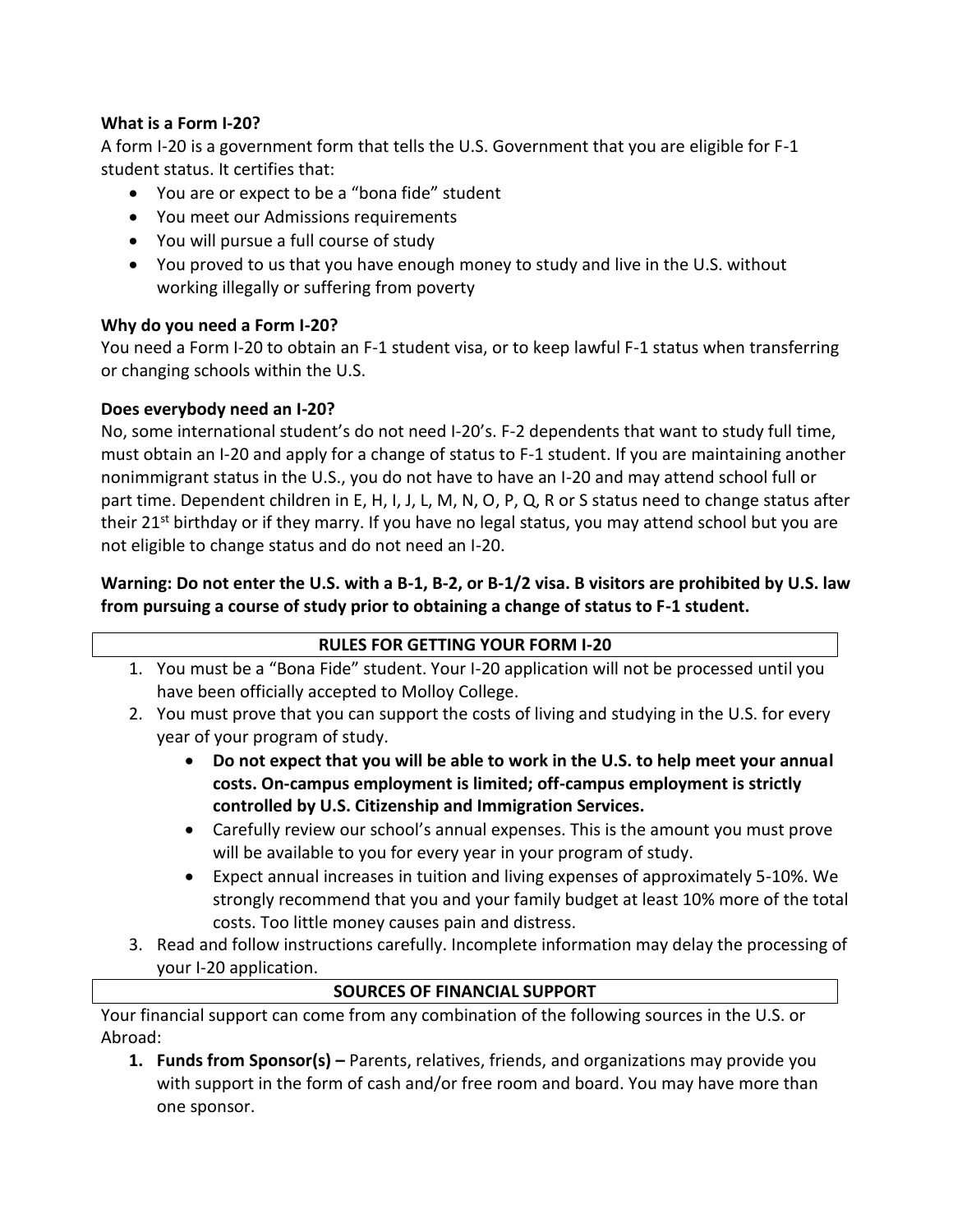**Warning:**

- **Part of your financial should come from your home country.**
- **Sponsor(s) should only promise as much money as he/she is able to give.**
- **2. Personal Funds –** Money from your own resources, not those of your relatives.
- **3. Funds from Molloy College –** Scholarships or grants awarded to you by Molloy. Not all College support covers the entire cost of attendance, so you may need additional support to cover your expenses.

#### **DOCUMENTARY EVIDENCE REQUIREMENTS**

You will need to submit the following documents when applying for an I-20 from Molloy College:

#### **1. Completed Application for Form I-20**

#### **2. Proof of Cash Support**

- $\triangleright$  Affidavit of Annual Cash Support for each financial sponsor. All questions must be answered and the form must be notarized.
- Proof of Income for each financial sponsor (*submit one of the following*)
	- Employer's letter on letterhead stationary with the most recent pay stub, or
	- **IF** Income tax returns or receipts with the most recent pay stub, or
	- Bank statement for the last six months, or
	- **Proof of Investments, or**
	- *If self-employed*: Income estimate by a bank or private accountant
	- *If Company Sponsor*: submit most recent "Profit and Loss Statement" for the company
- **3. Bank Statements –** each financial sponsor must submit a bank statement which states the date the account was opened, current balance, average deposits and average balances. If the bank statement is in the name of more than one person, each individual must submit an Affidavit of Annual Cash Support. If you will use **Personal Funds** to prove your financial capability, you must submit a bank statement in your name which states the date the account was opened, current balance, average deposits and average balances.

#### **4. Proof of Free Room and Board (***if applicable***)**

- $\triangleright$  Affidavit of Free Room and Board. All questions must be answered and the form must be notarized
- $\triangleright$  Photocopy of Lease Deed, Deed, Rent Receipts
- Proof of Income (*submit any of the following*)
	- **Employer's letter on letterhead stationary with most recent pay stub, or**
	- **IF** Income tax returns or receipts with the most recent pay stub, or
	- Bank statement for the last six months, or
	- **Proof of Investments, or**
	- **If self-employed: Income estimate by a bank or private accountant**

#### **5. Proof of School Funds or other funding (***if applicable***)**

- $\triangleright$  Copy of scholarship letter from Molloy College
- $\triangleright$  Copy of award letter from outside organization, stating exactly what you will be receiving and for how long